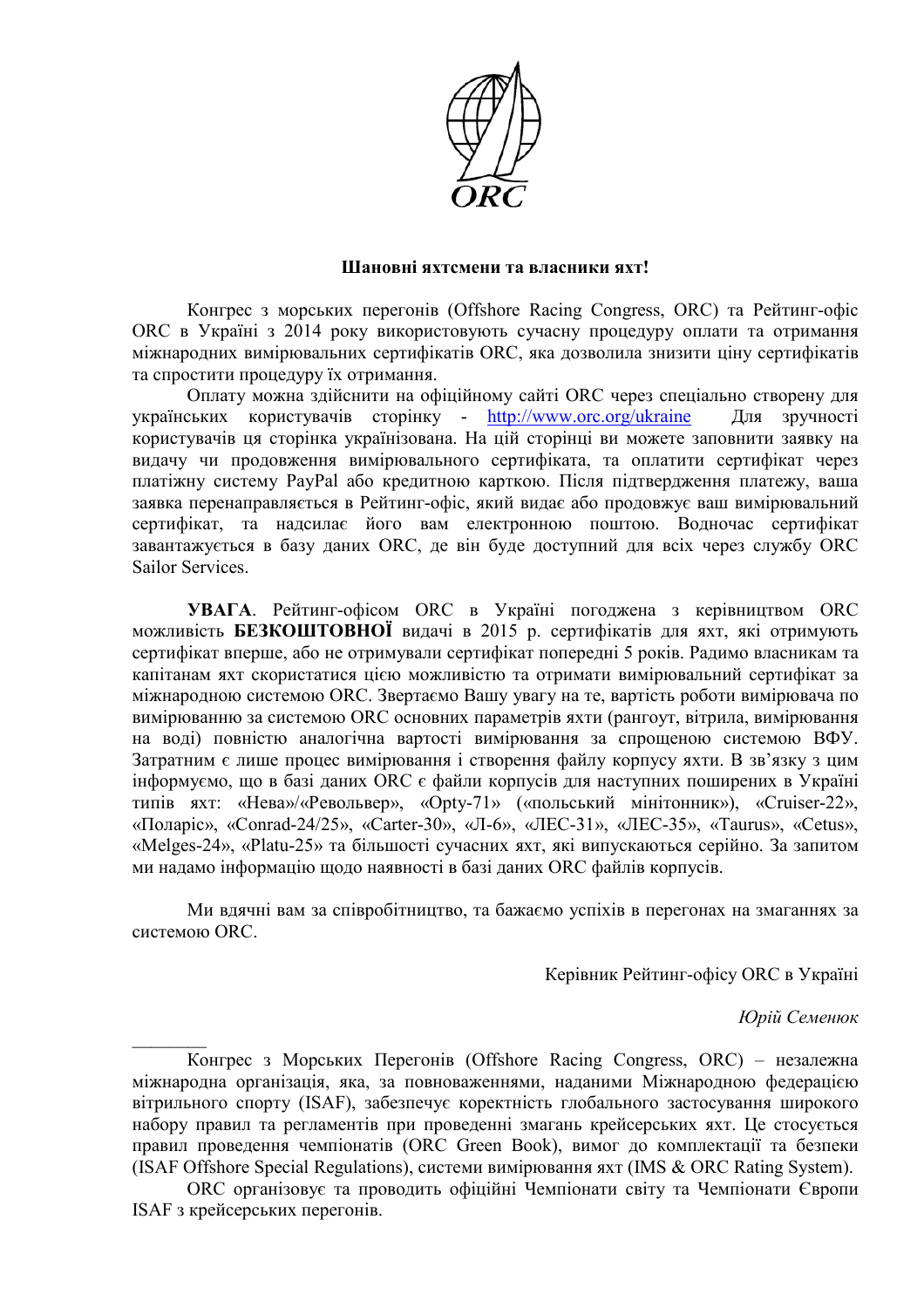## **PELIAMEHT**

видачі вимірювальних сертифікатів ORC на 2015 рік Рейтинг-офісом ORC в Україні

В зв'язку з продовженням аудиту виданих у попередні роки вимірювальних сертифікатів ORC, видача чи продовження вимірювальних сертифікатів в 2015 році буде здійснюватись виключно на підставі заповненого та підписаного вимірювачем або власником (у випадку самостійного вимірювання) протоколу вимірювання яхти. Бланк протоколу можна отримати у В.В. Кірієнко.

Для отримання вимірювального сертифікату ORC власник яхти повинен: 1) Виконати необхідні заміри, заповнити протокол вимірювання та направити його до Рейтинг-офісу.

Для отримання вимірювального сертифікату **ORC Club** власник яхти має право:

- а) самостійно провести заміри та заповнити необхілні локументи (в цьому випадку власник несе повну відповідальність за достовірність вказаних даних),
- б) залучити офіційного вимірювача, уповноваженого для вимірювання за системою ORC.

Для отримання вимірювального сертифікату ORC International вимірювання обов'язково має бути виконано офіційним вимірювачем, і протокол вимірювання має бути завірений його підписом.

Дані, необхідні для розрахунку, включають:

файл опису поверхні корпусу файл обмірних даних яхти

Файл опису поверхні корпусу. Для більшості яхт, що випускаються серійно, ці файли створені та зберігаються в базі даних ORC. Власник має звернутися до Рейтинг-офісу щоб вияснити, чи існує для його яхти такий файл. У випадку, якщо такого файлу не існує, необхілно звернутися до вимірювача, атестованого на виконання вимірювання за процедурою ORC International, для здійснення вимірювання та створення файлу опису поверхні корпусу.

Файл обмірних даних яхти. Програму для створення цього файлу - IMS Editor - можна завантажити безкоштовно на сайті http://www.orc.org/, далі за посиланнями в меню Software / IMS Editor, або отримати в Рейтинг-офісі ORC. Створений файл а також заповнений та підписаний протокол вимірювання має бути переданий головному вимірювачу - В.В. Кірієнко.

Як альтернативний варіант, самостійно заповнити протокол вимірювання та заяву для отримання вимірювального свідоцтва ORC Club можливо в електронному вигляді на сайті http://www.orc.org/, далі за посиланнями в меню Rating / ORC Club on-line Application. Протокол потрібно заповнювати латиницею.

2) Заповнити заяву на видачу чи продовження вимірювального сертифікату на сайті www.orc.org/ukraine, в якій вказати свої дані та основні дані яхти. Заяву, включаючи назву яхти, слід писати латиницею. В коментарях потрібно вказати, чи є ваше звернення первинним, чи ви просите продовжити сертифікат. В останньому випадку - чи були на яхті зроблені будь-які зміни. Звертаємо увагу, що власник несе повну відповідальність за достовірність вказаних даних.

3) Після заповнення заяви ви переходите на наступну сторінку сайту, де ви можете оплатити вимірювальний сертифікат через платіжну систему PayPal або кредитною карткою.